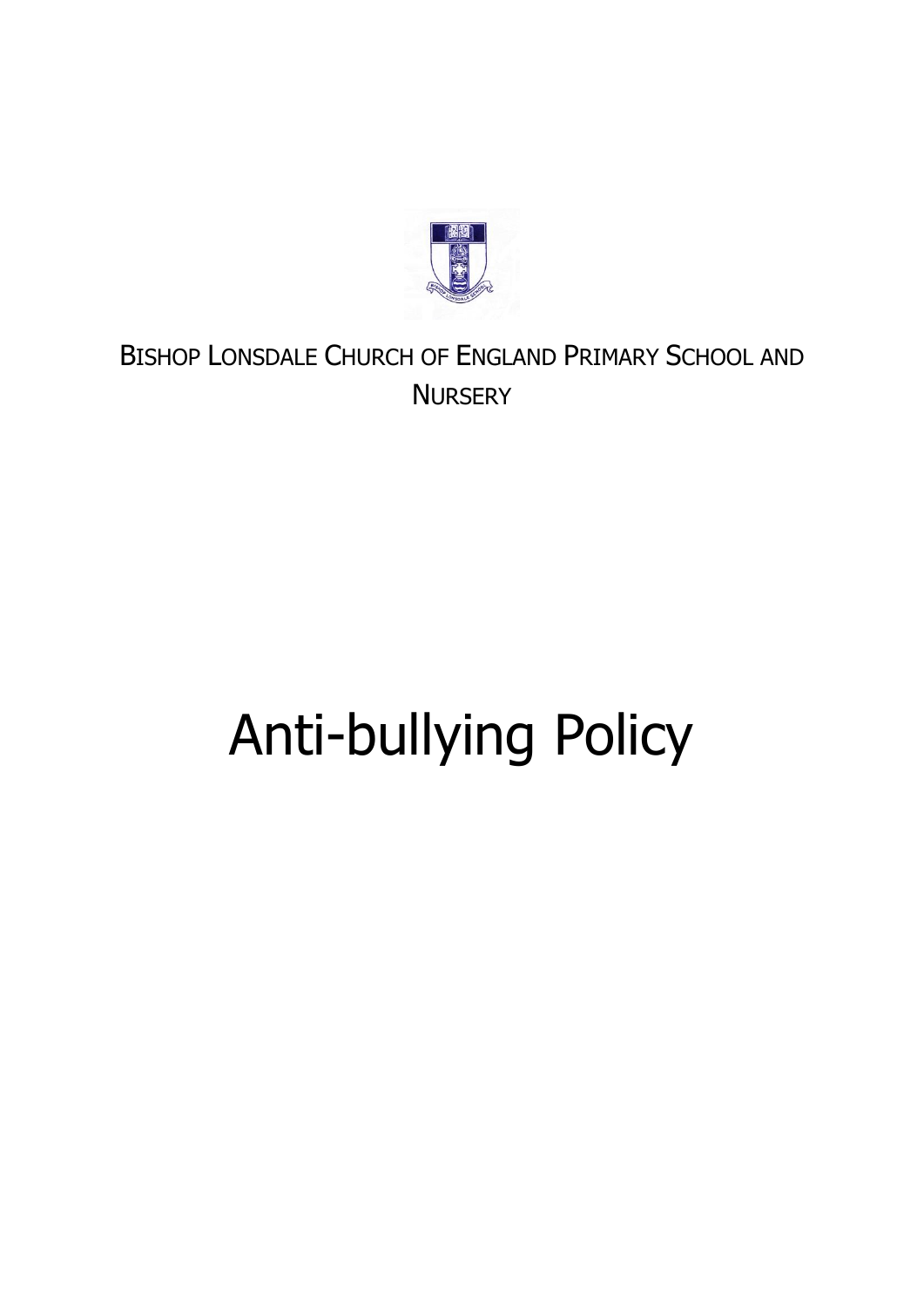# **Statement of intent**

Bishop Lonsdale School believes that all pupils are entitled to learn in a safe and supportive environment; this means being free from all forms of bullying behaviour. This policy outlines how instances of bullying are dealt with, including the procedures to prevent occurrences of bullying.

These strategies, such as learning about tolerance and difference as part of the school's curriculum, aim to promote an inclusive, tolerant and supportive ethos at the school.

The Education and Inspections Act 2006 outlines several legal obligations regarding the school's response to bullying. Under section 89, schools must have measures in place to encourage good behaviour and prevent all forms of bullying amongst pupils. These measures are part of the school's Behavioural Policy, which is communicated to all pupils, school staff and parents.

All staff, parents and pupils work together to prevent and reduce any instances of bullying at the school. There is a zero-tolerance policy for bullying at the school.

Signed by:

Headteacher Date:

Chair of governors Date: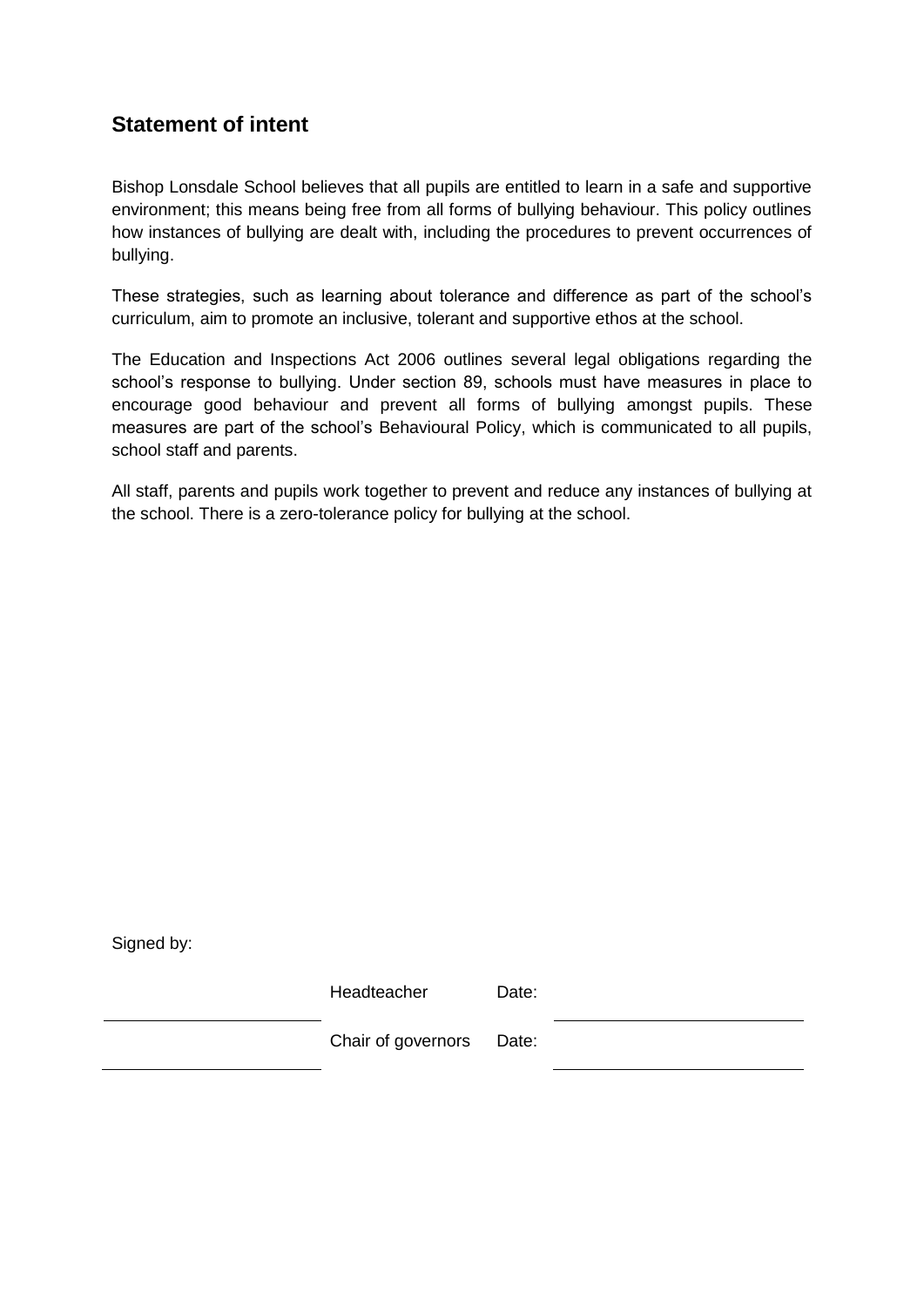# **1. Definition**

- 1.1. For the purpose of this policy, "bullying" is defined as persistent behaviour by an individual or group with the intention of verbally, physically, or emotionally harming another person or group.
- 1.2. Bullying is generally characterised by:
	- **Repetition**: Incidents are not one-offs; they are frequent and happen over a period of time.
	- **Intent**: The perpetrator(s) means to cause verbal, physical or emotional harm; it is not accidental.
	- **Targeting**: Bullying is generally targeted at a specific individual or group.
	- **Power imbalance**: Whether real or perceived, bullying is generally based on unequal power relations.
- 1.3. Vulnerable pupils are more likely to be the targets of bullying due to the attitudes and behaviours some young people have towards those who are different from themselves.
- 1.4. Vulnerable pupils may include, but are not limited to:
	- Pupils with SEND.
	- Pupils who are adopted.
	- Pupils suffering from a health problem.
	- Pupils with caring responsibilities.

# **2. Types of bullying**

- 2.1. Many kinds of behaviour can be considered bullying and can be related to almost anything.
- 2.2. Teasing another pupil because of their appearance, religion, ethnicity, gender, sexual-orientation, home life, culture, disability, or SEND are some of the types of bullying that can occur.
- 2.3. Bullying is acted out through the following mediums:
	- Verbally
	- Physically
	- Emotionally
	- Online (Cyber)
- 2.4. **Racist bullying:** Bullying another person based on their ethnic background, religion or skin colour. Racist bullying is a criminal offence under the Crime and Disorder Act 1998 and Public Order Act 1986.
- 2.5. **Homophobic bullying:** Bullying another person because of their actual or perceived sexual orientation.
- 2.6. **Transphobic bullying:** Bullying based on another person's gender 'variance' or for not conforming to dominant gender roles.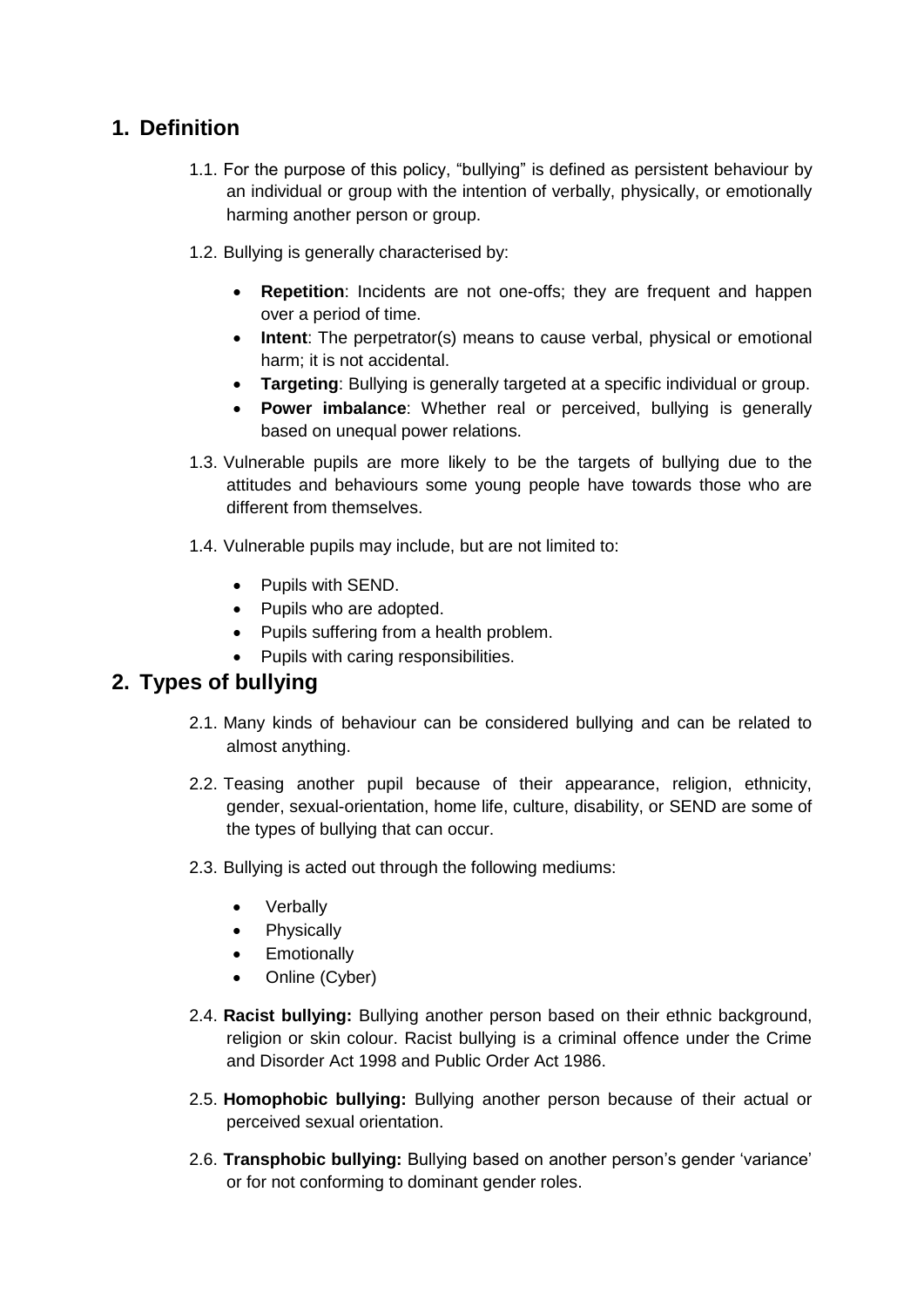- 2.7. **Sexist bullying:** Bullying based on sexist attitudes expressed in a way to demean, intimidate or harm another person because of their sex or gender. Sexist bullying may sometimes be characterised by inappropriate sexual behaviours.
- 2.8. **Sexual bullying:** Bullying behaviour that has a physical, psychological, verbal or non-verbal sexual dimension/dynamic that subordinates, humiliates or intimidates another person. This is commonly underpinned by sexist attitudes or gender stereotypes.
- 2.9. **Prejudicial bullying:** Bullying based on prejudices directed towards specific characteristics, e.g. SEND or mental health issues.
- 2.10. **Relational bullying:** Bullying that primarily constitutes of excluding, isolating and ostracising someone – usually through verbal and emotional bullying.

#### **3. Roles and responsibilities**

- 3.1. The governors are responsible for:
	- Evaluating and reviewing this policy to ensure that it is not discriminatory.
	- The overall implementation of this policy.
	- Ensuring that the school adopts a tolerant and open-minded policy towards difference.
	- Ensuring the school is inclusive.
	- Analysing any bullying data to establish patterns and reviewing this policy in light of these.
- 3.2. The head of school is responsible for:
	- Reviewing and amending this policy, accounting for new legislation and government guidance, and using staff experience of dealing with bullying incidents in previous years to improve procedures.
	- Keeping a [Bullying record](#page-12-0) of all reported incidents, including which type of bullying has occurred, to allow for proper analysis of the data collected.
	- Analysing the data in the bullying record at regular intervals to identify trends, so that appropriate measures to tackle them can be implemented.
	- Arranging appropriate training for staff members.
- 3.3. All staff are responsible for:
	- Being alert to social dynamics in their class.
	- Being available for pupils who wish to report bullying.
	- Providing follow-up support after bullying incidents.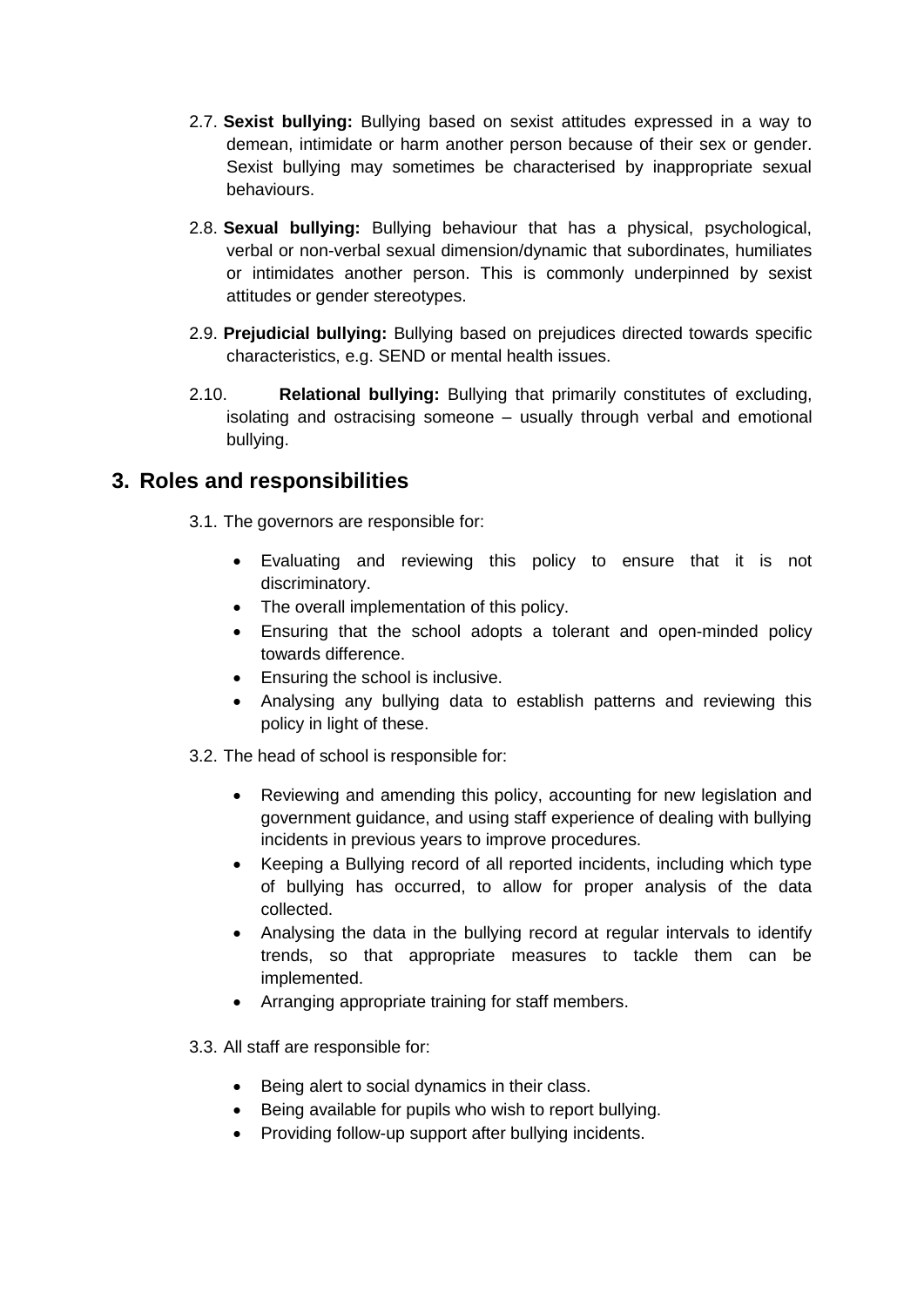- Being alert to possible bullying situations, particularly exclusion from friendship groups, and that they inform the pupil's teacher of such observations.
- Refraining from gender stereotyping when dealing with bullying.
- Understanding the composition of pupil groups, showing sensitivity to those who have been the victims of bullying.
- Reporting any instances of bullying once they have been approached by a pupil for support.
- Ensuring the children are educated about bullying and the pupil leaflet is shared with them (see appendix)
- 3.4. Parents are responsible for:
	- Informing their child's teacher if they have any concerns that their child is the victim of bullying or involving in bullying in anyway.
	- Being watchful of their child's behaviour, attitude and characteristics and informing the relevant staff members of any changes.
- 3.5. Pupils are responsible for:
	- Informing a member of staff if they witness bullying or are a victim of bullying.
	- Not making counter-threats if they are victims of bullying.
	- Walking away from dangerous situations and avoiding involving other pupils in incidents.
	- Keeping evidence of cyber bullying and informing a member of staff should they fall victim to cyber bullying.

#### **4. Statutory implications**

- 4.1. The school understands that, under the Equality Act 2010, it has a responsibility to:
	- Eliminate unlawful discrimination, harassment, victimisation and any other conduct prohibited by the act.
	- Advance equality of opportunity between people who share a protected characteristic and people who do not share it.
	- Foster good relations between people who share a protected characteristic and people who do not share it.
- 4.2. The school understands that, under the Human Rights Act (HRA) 1998, it could have charges brought against it if it allows the rights of children and young people at the school to be breached by failing to take bullying seriously.
- 4.3. The head of school will ensure that this policy complies with the HRA; the head of school understands that they cannot do this without fully involving their teaching staff.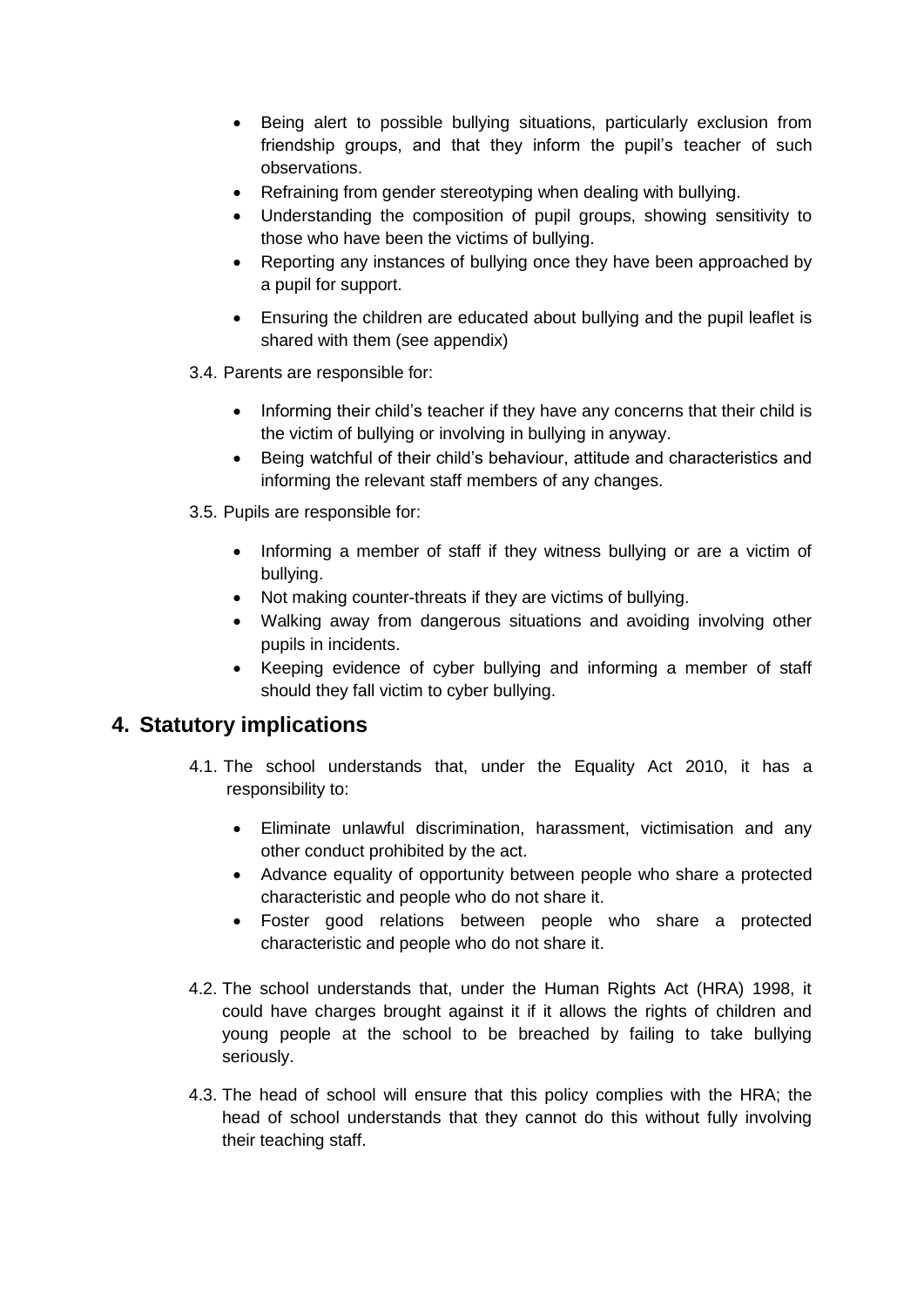- 4.4. Although bullying itself is not a criminal offence, some types of harassment, threatening behaviour and/or communications may be considered criminal offences:
	- Under the Malicious Communications Act 1988, it is an offence for a person to electronically communicate with another person with the intent to cause distress or anxiety, or in a way which conveys a message which is indecent or grossly offensive, a threat, or contains information which is false and known or believed to be false by the sender.
	- The Protection from Harassment Act 1997 makes it an offence to knowingly pursue any course of conduct amounting to harassment.
	- Section 127 of the Communications Act 2003 makes it an offence to send, by means of a public electronic communications network, a message, or other matter, that is grossly offensive or of an indecent, obscene or menacing character. It is unlawful to disseminate defamatory information through any media, including internet sites.
	- Other forms of bullying which are illegal and should be reported to the police include: violence or assault, theft, repeated harassment or intimidation and hate crimes.

# **5. Prevention**

- 5.1. The school clearly communicates a whole-school commitment to addressing bullying in the form of a written statement which is regularly promoted across the whole school. (see appendix)
- 5.2. The school creates and supports an inclusive environment, which promotes a culture of mutual respect, consideration and care for others, which will be upheld by all
- 5.3. All reported or investigated instances of bullying will be investigated by a member of staff.
- 5.4. Staff will encourage pupil cooperation and the development of interpersonal skills using group and pair work.
- 5.5. All types of bullying will be discussed as part of the curriculum.
- 5.6. Diversity, difference and respect for others is promoted and celebrated through various lessons.
- 5.7. Seating plans will be organised and altered in a way that prevents instances of bullying.
- 5.8. All members of the school are made aware of this policy and their responsibilities in relation to it.
- 5.9. The school will be alert to, and address, any mental health and wellbeing issues amongst pupils, as these can be a cause of bullying behaviour.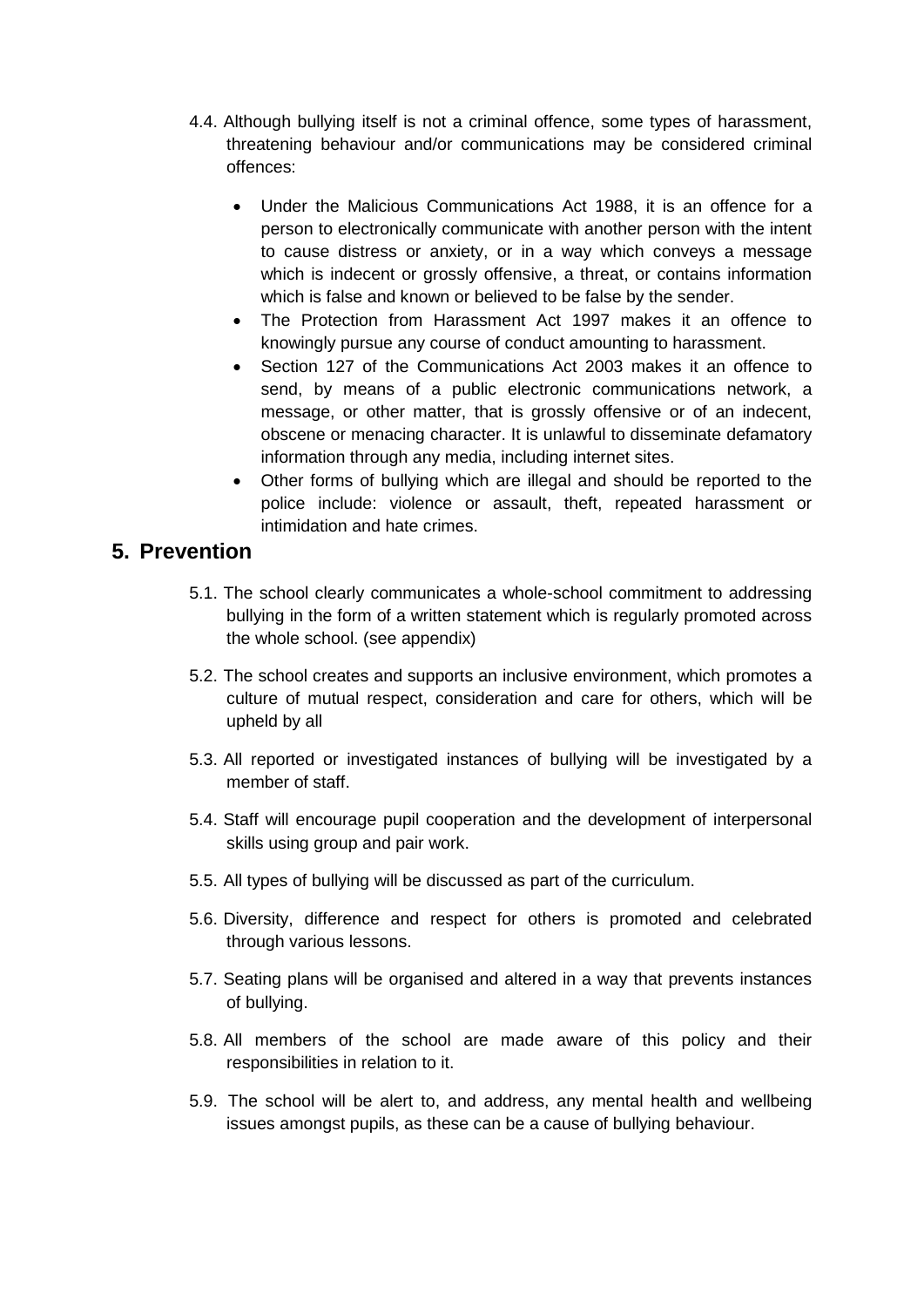5.10. The school will ensure potential perpetrators are given support as required, so their educational, emotional and social development isn't negatively influenced by outside factors, e.g. mental health issues.

# **6. Signs of bullying**

- 6.1. Staff will be alert to the following signs that may indicate a pupil is a victim of bullying:
	- Unwillingness to attend school
	- Truancy
	- Becoming anxious or lacking confidence
	- Saying that they feel ill in the morning
	- Decreased involvement in school work
	- Returning home with torn clothes or damaged possessions
	- Missing possessions
	- Asking for extra money or stealing
	- Cuts or bruises
	- Lack of appetite
	- Unwillingness to use the internet or mobile devices
	- Becoming agitated when receiving calls or text messages
	- Lack of eye contact
	- Becoming short tempered
	- Change in behaviour and attitude at home
- 6.2. Although the signs outlined above may not be due to bullying, they may be due to deeper social, emotional or mental health issues, so are still worth investigating.
- 6.3. Pupils who display a significant number of these signs are approached by a member of staff, to determine the underlying issues, whether they are due to bullying or other issues.

# **7. Staff principles**

- 7.1. The school will ensure that prevention is a prominent aspect of its antibullying vision.
- 7.2. Staff will treat reports of bullying seriously and they will not ignore signs of suspected bullying.
- 7.3. Unpleasantness from one pupil towards another is always challenged and never ignored.
- 7.4. Staff act immediately when they become aware of a bullying incident; this applies to all staff, not solely teaching staff.
- 7.5. Staff always respect pupils' privacy, and information about specific instances of bullying are not discussed with others, unless it is in a setting that the victim has given consent to, or there is a safeguarding concern.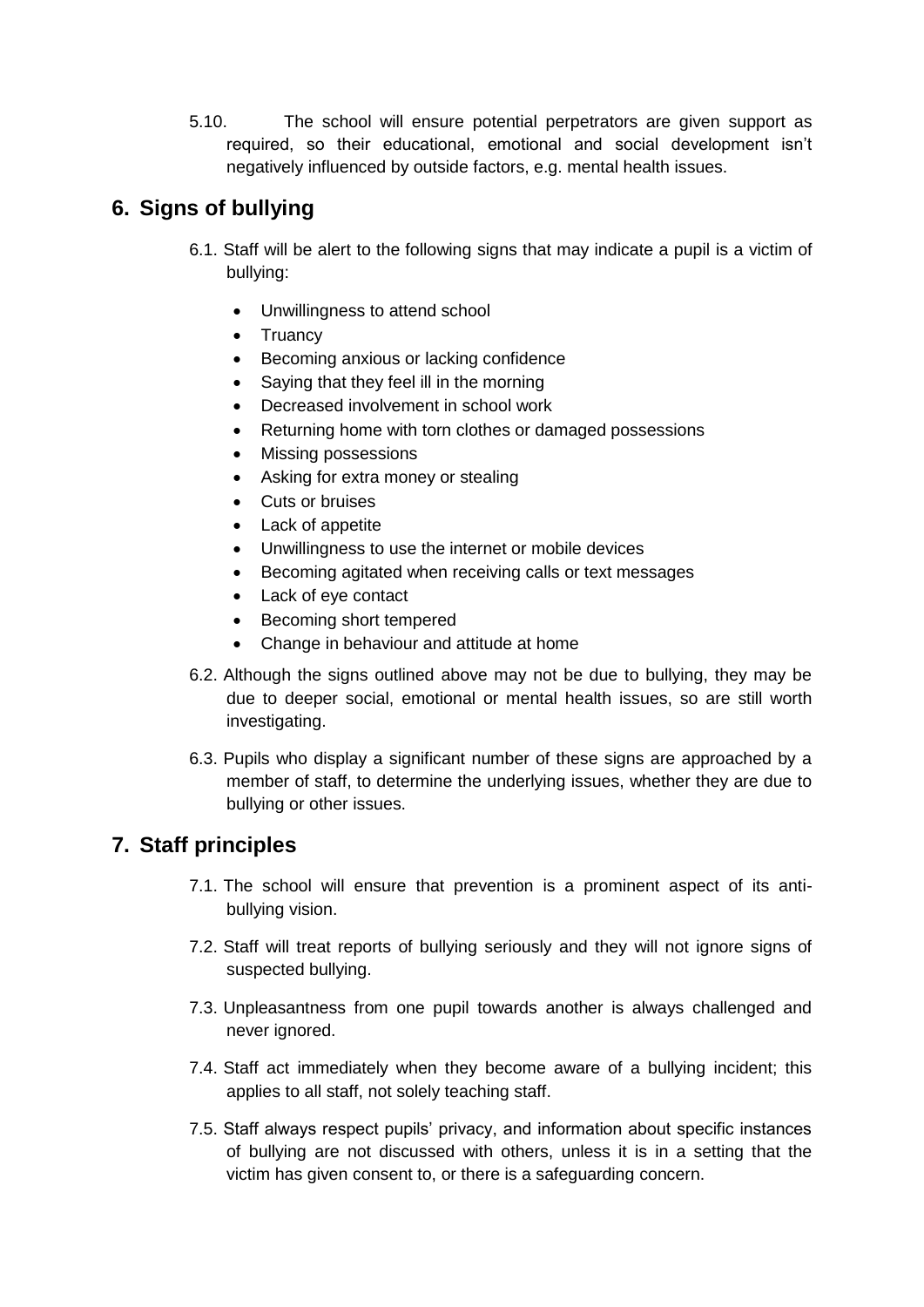- 7.6. If a member of staff believes a pupil is in danger, e.g. of being hurt, they will inform the DSL immediately.
- 7.7. Follow-up support is given to both the victim and bully in the months following any incidents, to ensure all bullying has stopped.

#### **8. Preventing peer-on-peer sexual abuse**

- 8.1. The school has a zero-tolerance approach to all forms of peer-on-peer sexual abuse, including sexual harassment and sexual violence.
- 8.2. Sexual harassment refers to unwanted conduct of a sexual nature that occurs online or offline.
- 8.3. Sexual harassment violates a child's dignity and makes them feel intimidated, degraded or humiliated, and can create a hostile, sexualised or offensive environment. If left unchallenged, sexual harassment can create an atmosphere that normalises inappropriate behaviour and may lead to sexual violence.
- 8.4. To prevent peer-on-peer abuse and address the wider societal factors that can influence behaviour, the school will educate pupils about abuse, its forms and the importance of discussing any concerns and respecting others through the curriculum, assemblies and PSHE lessons.
- 8.5. The school will also ensure that pupils are taught about safeguarding, including online safety, as part of a broad and balanced curriculum in PSHE lessons. Such content will be age and stage of development specific, and tackle issues such as the following:
	- Healthy relationships
	- Respectful behaviour
	- Gender roles, stereotyping and equality
	- Body confidence and self-esteem
	- Preiudiced behaviour
	- That sexual violence and sexual harassment is always wrong
	- Addressing cultures of sexual harassment
- 8.6. All staff will be aware that pupils of any age and sex are capable of abusing their peers and will never tolerate abuse as "banter" or "part of growing up".
- 8.7. All staff will be aware that peer-on-peer abuse can be manifested in many ways, including sexting and gender issues, such as girls being sexually touched or assaulted, and boys being subjected to hazing/initiation type of violence which aims to cause physical, emotional or psychological harm.
- 8.8. All staff will be made aware of the heightened vulnerability of pupils with SEND, who are three times more likely to be abused than their peers.
- 8.9. Staff will not assume that possible indicators of abuse relate to the pupil's SEND and will always explore indicators further.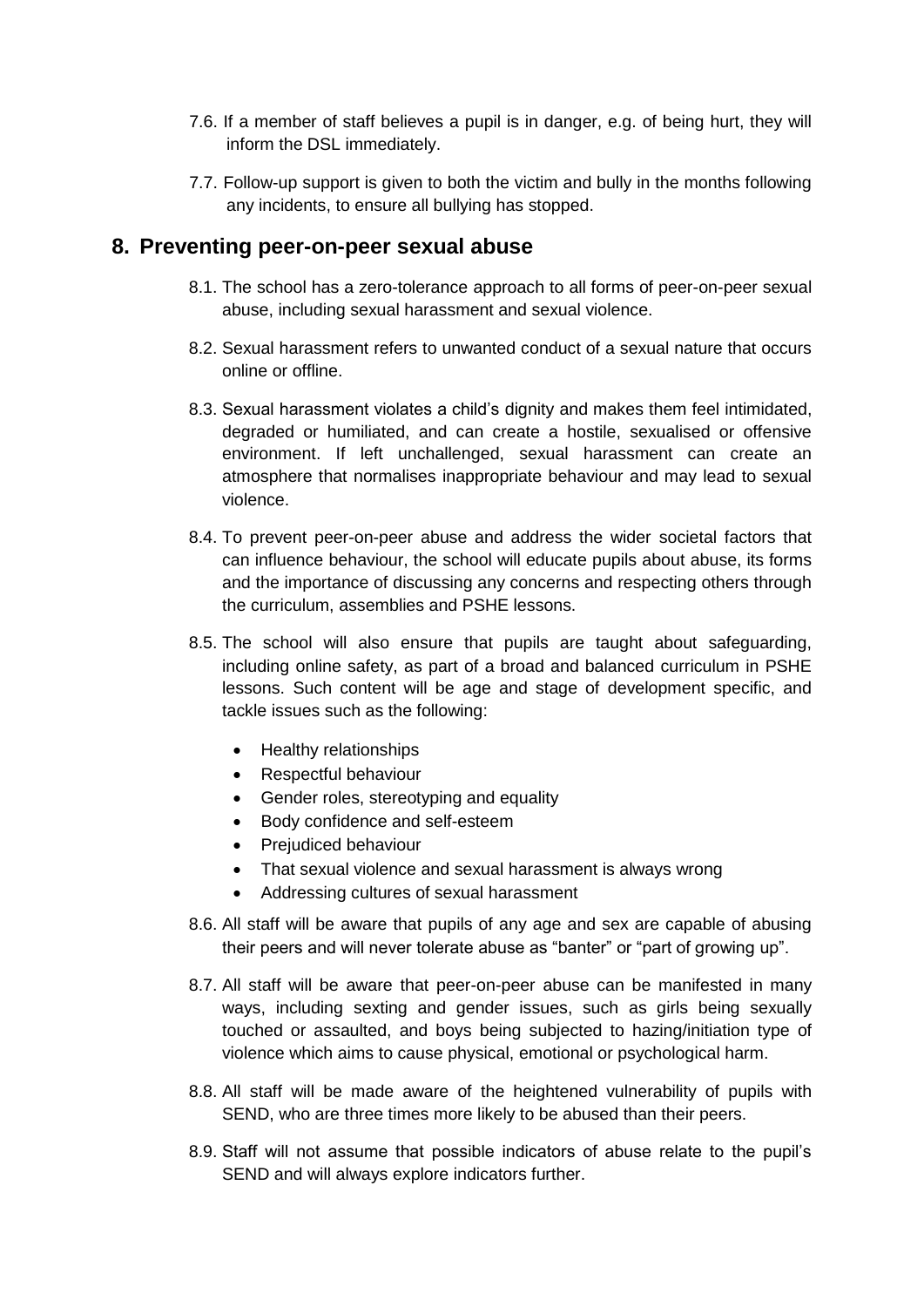- 8.10. LGBT children can be targeted by their peers. In some cases, children who are perceived to be LGBT, whether they are or not, can be just as vulnerable to abuse as LGBT children.
- 8.11. The school's response to boy-on-boy and girl-on-girl sexual violence and sexual harassment will be equally as robust as it is for incidents between children of the opposite sex.
- 8.12. Pupils will be made aware of how to raise concerns or make a report and how any reports will be handled – this includes the process for reporting concerns about friends or peers.

#### **Managing disclosures**

- 8.13. Victims will always be taken seriously, reassured, supported and kept safe.
- 8.14. Victims will never be made to feel like they are causing a problem or made to feel ashamed.
- 8.15. If a friend of a victim makes a report or a member of staff overhears a conversation, staff will act – they will never assume that someone else will deal with it. The basic principles remain the same as when a victim reports an incident; however, staff will consider why the victim has not chosen to make a report themselves and the discussion will be handled sensitively.
- 8.16. The DSL will be informed of any allegations of abuse against pupils with SEND. They will record the incident in writing and, working with the SENCO, decide what course of action is necessary, with the best interests of the pupil in mind at all times.

#### **Confidentiality**

- 8.17. The school will only engage with staff and agencies required to support the victim and/or be involved in any investigation.
- 8.18. If a victim asks the school not to tell anyone about the disclosure, the school will not make this promise.
- 8.19. Even without the victim's consent, the information may still be lawfully shared if it is in the public interest and protects children from harm.
- 8.20. The DSL will consider the following when making confidentiality decisions:
	- Parents will be informed unless it will place the victim at greater risk.
	- If a child is at risk of harm, is in immediate danger or has been harmed, a referral will be made to CSCS.
	- Rape, assault by penetration and sexual assaults are crimes reports containing any such crimes will be passed to the police.

# **9. Cyber bullying**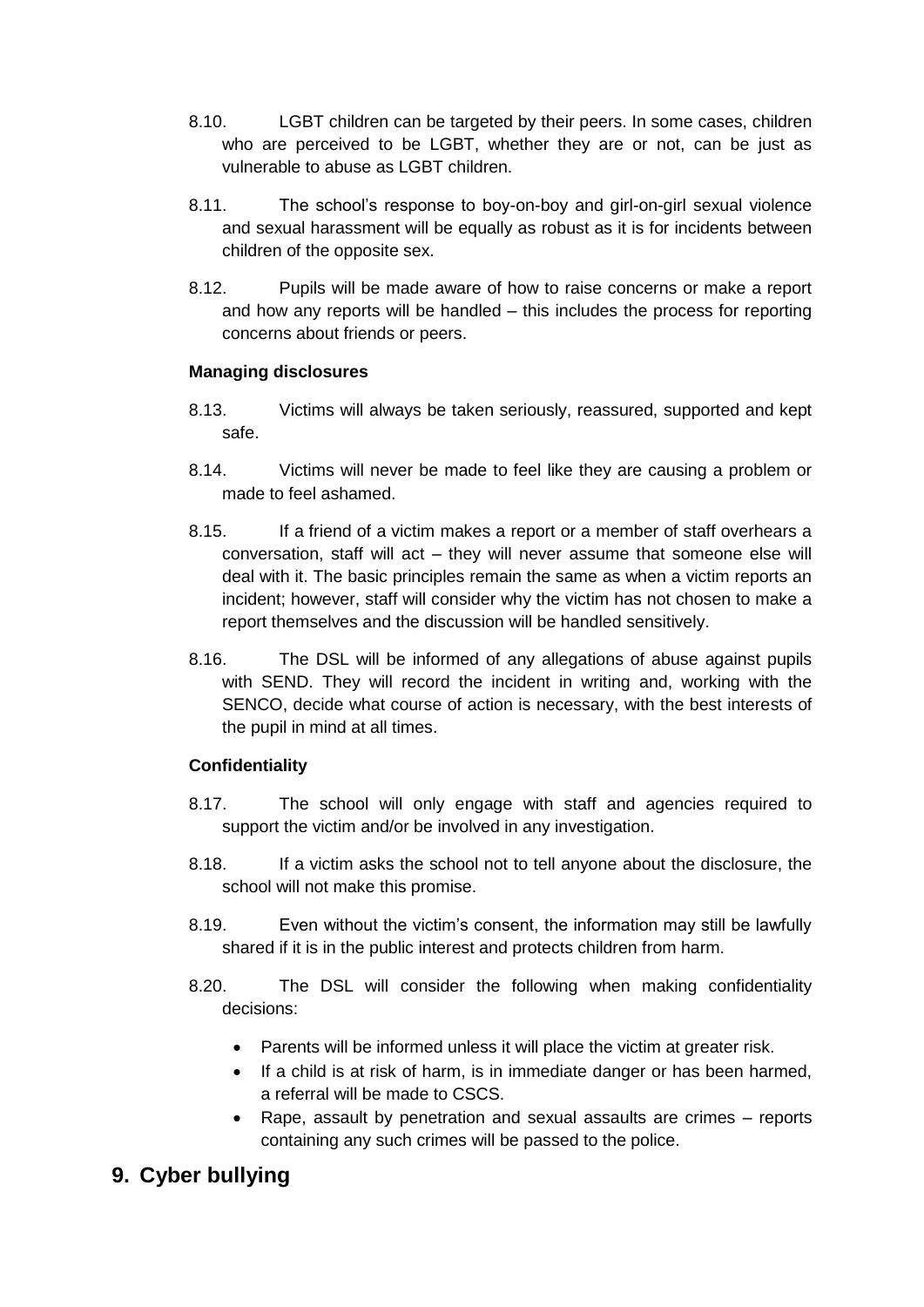- 9.1. The school views cyber bullying in the same light as any other form of bullying and will follow the sanctions set out in [section 12](#page-10-0) this policy if they become aware of any incidents.
- 9.2. The school will support pupils who have been victims of cyber bullying by holding formal and informal discussions with the pupil about their feelings and whether the bullying has stopped.
- 9.3. In accordance with the Education Act 2011, the school has the right to examine and delete files from pupils' personal devices, e.g. mobiles phones, where there is good reason to do so. This power applies to all schools and there is no need to have parental consent to search through a young person's mobile phone.
- 9.4. If an electronic device is seized by a member of staff, and there is reasonable ground to suspect that it contains evidence in relation to an offence, the device must be given to the police as soon as it is reasonably practicable.

#### **10. Procedures**

- 10.1. Minor incidents are reported to the victim's teacher, who investigates the incident, sets appropriate sanctions for the perpetrator and informs the head of school.
- 10.2. When investigating a bullying incident, the following procedures are adopted:
	- The victim, alleged bully and witnesses are all interviewed separately
	- Members of staff ensure that there is no possibility of contact between the pupils being interviewed, including electronic communication
	- If a pupil is injured, members of staff take the pupil immediately for first aid treatment.
	- A room is used that allows for privacy during interviews
	- A witness is used for serious incidents
	- If appropriate, the alleged bully, the victim and witnesses, are asked to write down details of the incident; this may need prompting with questions from the member of staff to obtain the full picture
	- Premature assumptions are not made, as it is important not to be judgemental at this stage
	- Members of staff listen carefully to all accounts, being nonconfrontational and not attaching blame until the investigation is complete
	- All concerned pupils are informed that they must not discuss the interview with other pupils
- 10.3. Due to the potential for sexist, transphobic, sexual, etc bullying to be characterised by inappropriate sexual behaviour, staff members involved in dealing with the incident are required to consider whether there is a need for safeguarding processes to be implemented.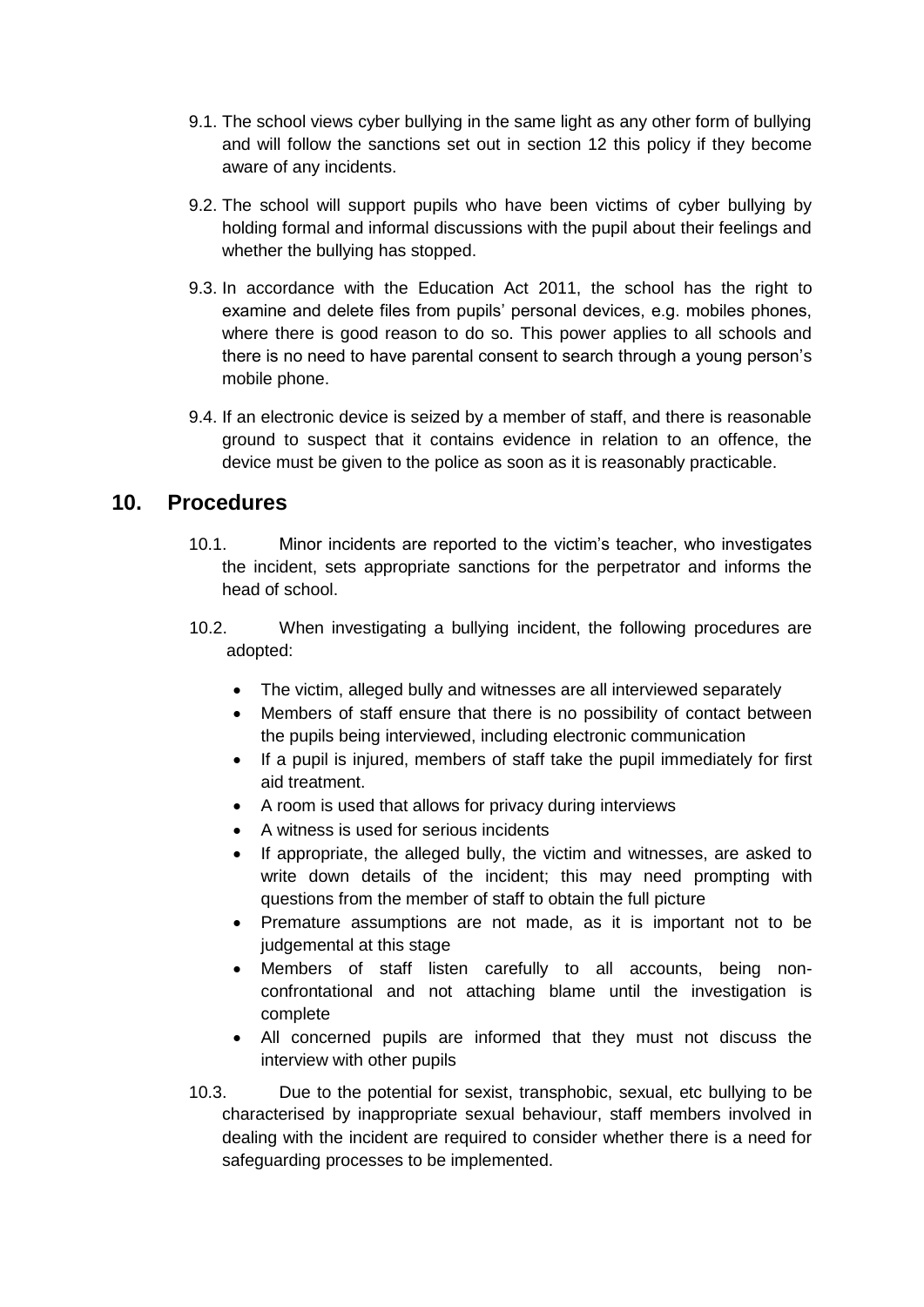# <span id="page-10-0"></span>**11. Sanctions**

- 11.1. If the head of school is satisfied that bullying did take place, the pupil will be helped to understand the consequences of their actions and warned that there must be no further incidents.
- 11.2. The head of school informs the pupil of the type of sanction to be used in this instance (detentions, etc.) and future sanctions if the bullying continues.
- 11.3. If possible, the head of school will attempt reconciliation and will obtain a genuine apology from the bully. This will either be in writing to the victim (and/or witnesses if appropriate), or face-to-face, but only with the victim's full consent. Discretion is used here; victims will never feel pressured into a face-to-face meeting with the bully.
- 11.4. Parents are informed of bullying incidents and what action is being taken.
- 11.5. The head of school informally monitors the pupils involved over the next half-term.

# **12. Support**

- 12.1. For a month after the initial complaint of bullying, the class teacher or head of school holds an informal discussion, on a weekly basis, to check whether the bullying has stopped.
- 12.2. The head of school holds a formal meeting, on a monthly basis, to check whether the bullying has stopped – these formal meetings will continue to take place once a month until the head of school and victim are confident the bullying has stopped.
- 12.3. The victim is encouraged to tell a trusted adult in school if bullying is repeated.
- 12.4. The victim is encouraged to broaden their friendship groups by joining lunchtime or after-school club or activity.

# **13. Bullying outside of school**

- 13.1. The head of school has a specific statutory power to discipline pupils for poor behaviour outside of the school premises. Section 89(5) of the Education and Inspections Act 2006 gives the head of school the power to regulate pupils' conduct when they are not on school premises, and therefore, not under the lawful charge of a school staff member.
- 13.2. Teachers have the power to discipline pupils for misbehaving outside of the school premises. This can relate to any bullying incidents occurring anywhere off the school premises, such as on school or public transport, outside the local shops, or in a town or village centre.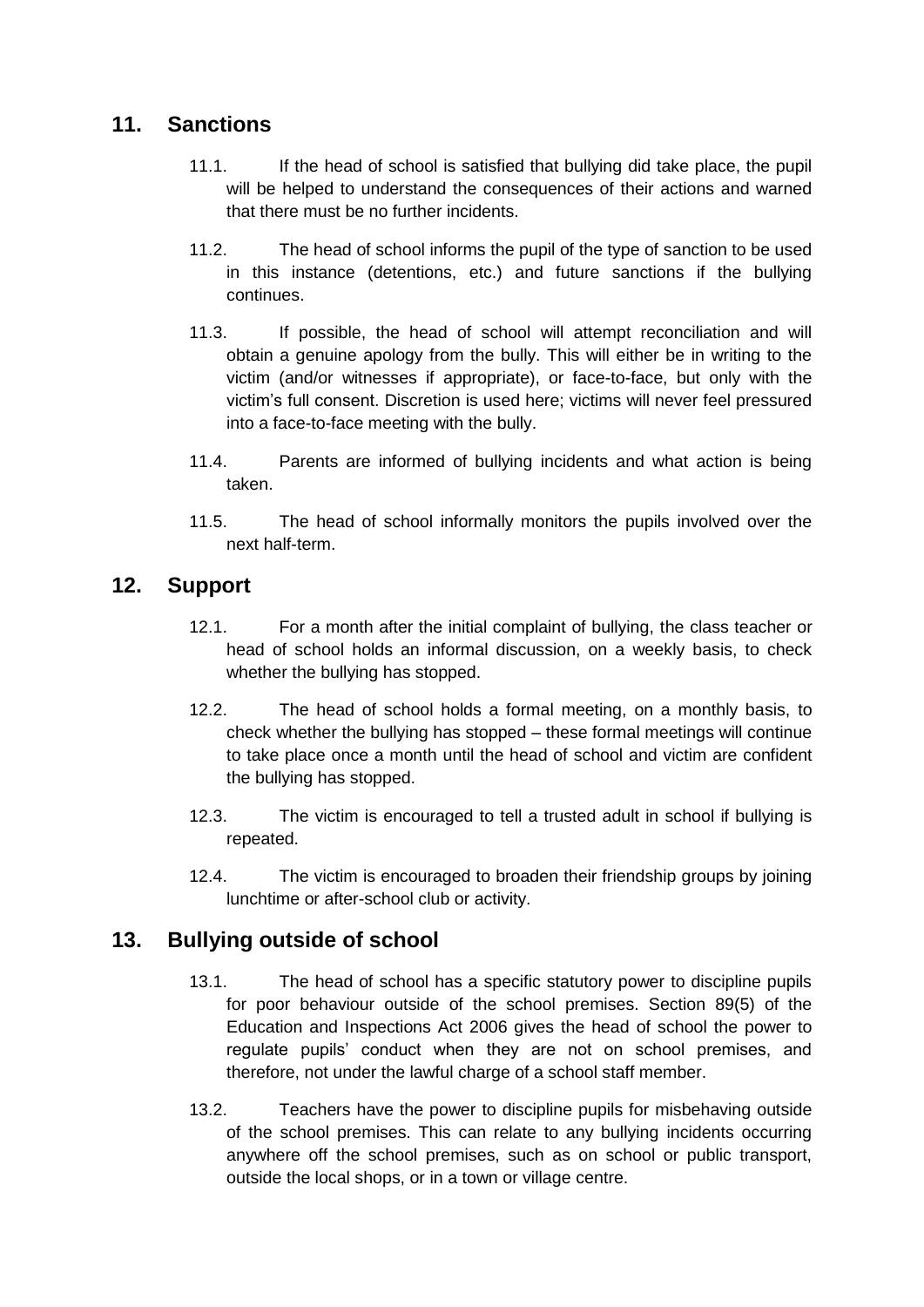- 13.3. Where bullying outside school is reported to school staff, it is investigated and acted on.
- 13.4. In all cases of misbehaviour or bullying, members of staff can only discipline the pupil on school premises, or elsewhere when the pupil is under the lawful control of the member of staff, e.g. on a school trip.
- 13.5. If the misbehaviour could be of a criminal nature, or poses a serious threat to a member of the public, the police are always informed.

#### **14. Monitoring and review**

- 14.1. This policy is reviewed every two years by the head of school and Lead Behaviour Practitioner.
- 14.2. The scheduled review date for this policy is January 2022